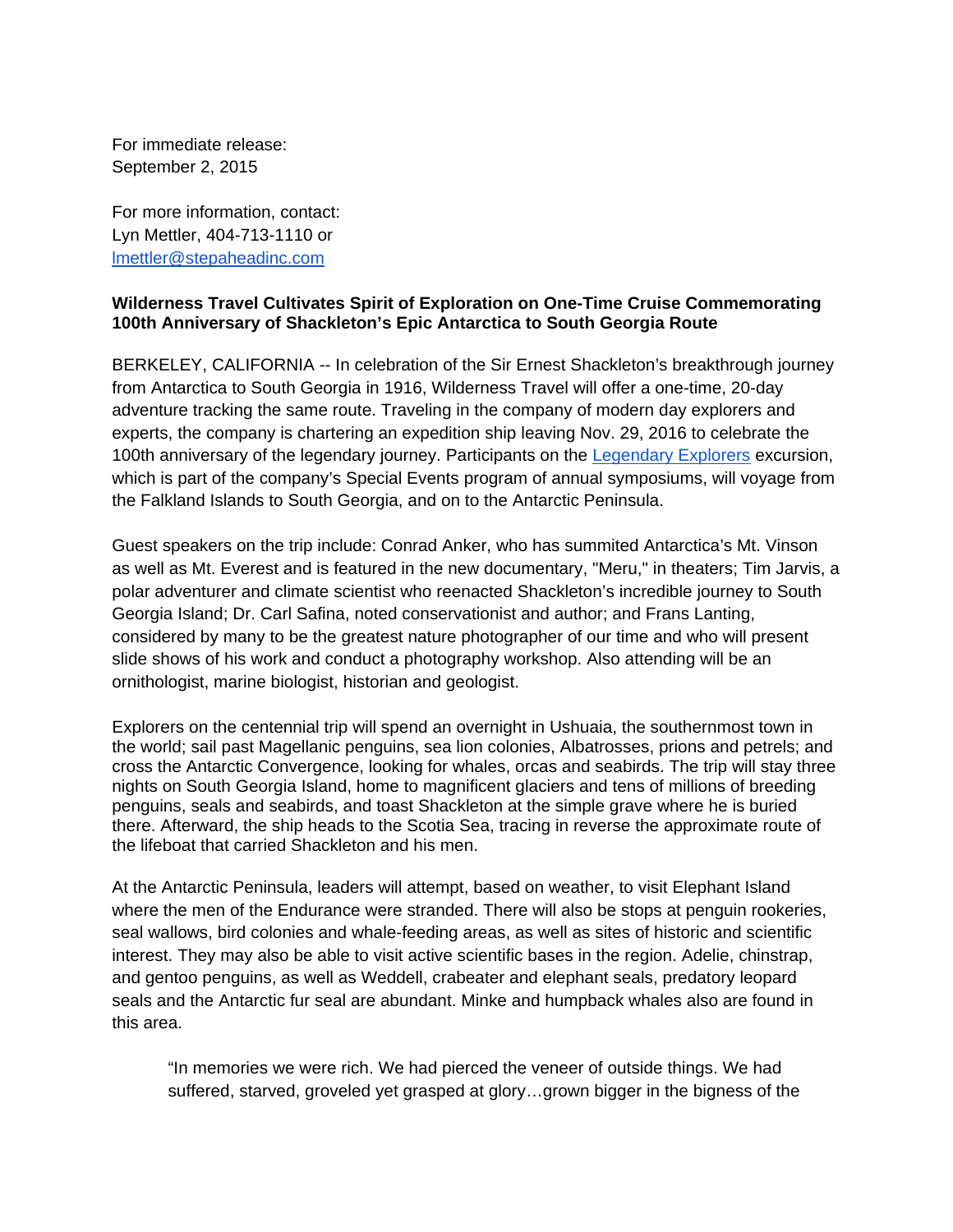whole. We had heard the text that Nature renders, and reached the naked soul of man." -- Sir Ernest Shackleton

Travelers will sail aboard the 114-passenger Hebridean Sky, which has an ice-strengthened hull, Zodiac-inflatable craft for treks ashore. Accommodations are outward-facing suites to afford passengers the best views. European chefs prepare meals on board, and the ship also features two lounges, a library, an exercise area, elevator and sun deck with Jacuzzi.

"This is a really special experience and a once-in-a-lifetime opportunity that will literally be offered only once," says Barbara Banks, director of marketing and new trip development for Wilderness Travel. "We have gathered such extraordinary experts to share the history of exploration, the natural history and their own expeditions all unfolding against the otherworldly landscape of Antarctica, South Georgia and the Falkland Islands. Plus, guests will have the chance to truly become explorers themselves."

Pricing for this experience starts at \$14,995 per person and includes all meals. Airfare is not included. There is an option for sea kayaking, weather permitting, for an additional fee. To book a space on the [Legendary Explorers](http://www.wildernesstravel.com/trip/antarctica/shackleton-centennial-voyage-antarctica-south-georgia-falklands) special event cruise or to download a detailed itinerary, please visit [www.WildernessTravel.com o](http://www.wildernesstravel.com)r call 800-368-2794.

## **Sir Ernest Shackleton's Story**

Shackleton's legendary 1914-1916 Endurance expedition is one of the greatest survival stories of all time. In August of 1914, Ernest Shackleton set out for what he called "the last possible journey on earth"—crossing Antarctica on foot. But within 80 miles of the Antarctic coast, the expedition vessel Endurance became trapped in the pack ice, and after drifting for 10 months, was crushed by the ice. The crew survived on an ice floe until the floe dissolved beneath them. They then embarked in the ship's two small lifeboats for Elephant Island at the edge of some of the most inhospitable terrain on earth.

The men made shelter while Shackleton and five of his men set out for a last-hope rescue journey, heading by open lifeboat through ice-choked waters for South Georgia Island, some 800 miles away. Their tiny lifeboat was barely seaworthy and they faced waves up to 75 feet high and gale-force winds that encased the boat in ice a foot thick. Fifteen days later, they managed to find South Georgia Island, the last speck of land for thousands of miles, then climbed across its icy, crevassed mountains to reach a whaling station. Three months later, when ice conditions permitted, Shackleton himself returned to Elephant Island on the Chilean cutter Yelcho to rescue his stranded crew—and not a single life was lost.

## **About Wilderness Travel**

Wilderness Travel, founded in 1978 and still run by Bill Abbott, a consummate traveler, offers some 200 trips every year to more than 75 destinations around the world. The company is known for its one-of-a-kind detailed itineraries that take travelers deep into an area's culture. There are four ways to travel with Wilderness Travel[: Small Group Adventures;](http://www.wildernesstravel.com/our-trips/small-group-adventures) [Private](http://www.wildernesstravel.com/trips/private-journeys)  [Journeys;](http://www.wildernesstravel.com/trips/private-journeys) [WT Expeditions: Rare Journeys and Exploratories;](http://www.wildernesstravel.com/our-trips/wt-expeditions) an[d Small Ship Cruises,](http://www.wildernesstravel.com/trips/small-ship-cruises) for which